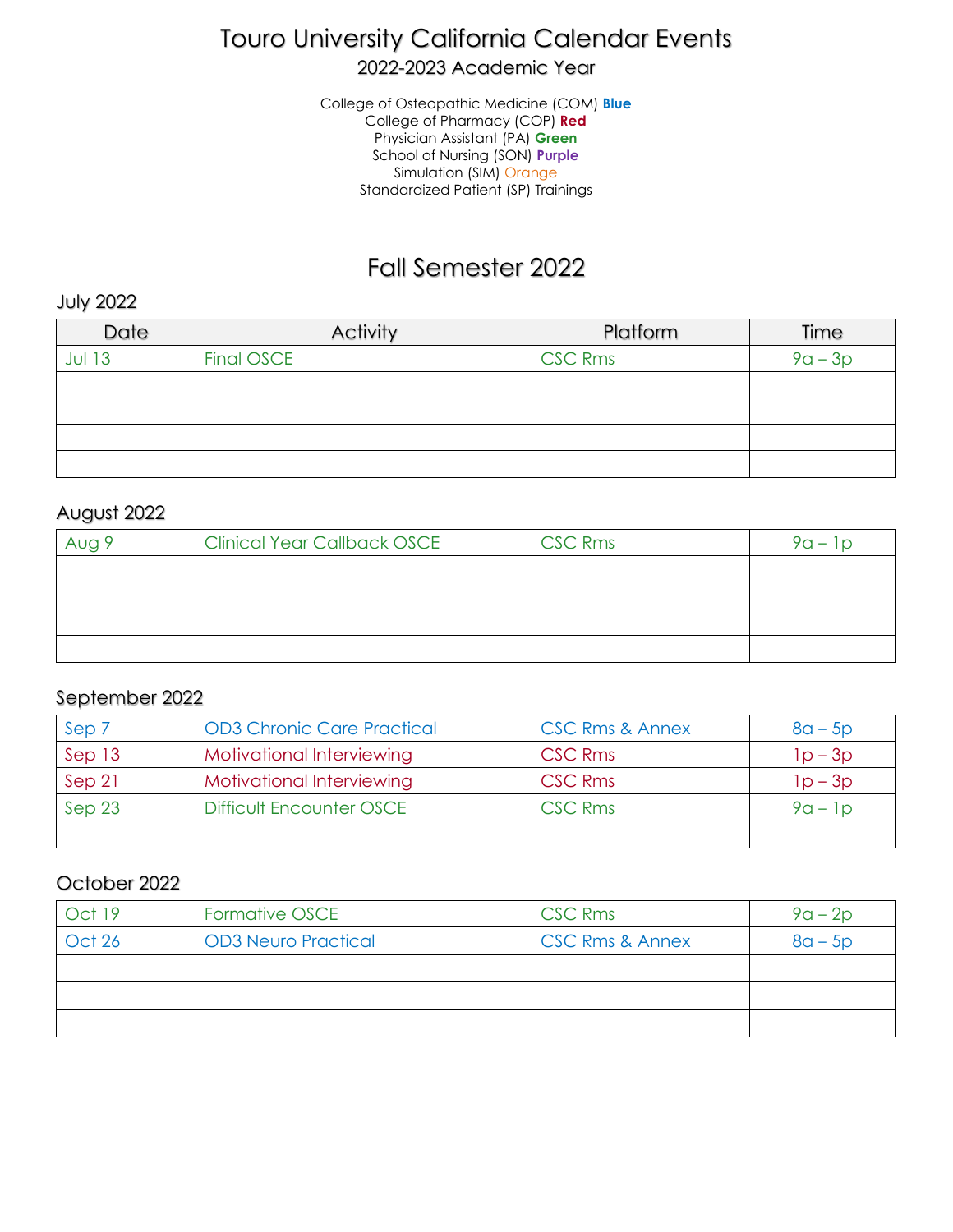### November 2022

| Date   | <b>Activity</b>                | Platform                   | Time      |
|--------|--------------------------------|----------------------------|-----------|
| Nov 9  | <b>Project Prepare</b>         | <b>CSC Rms</b>             | $1p - 9p$ |
| Nov 10 | <b>OD1 Screening Practical</b> | <b>CSC Rms &amp; Annex</b> | $8a - 5p$ |
| Nov 16 | <b>Project Prepare</b>         | <b>CSC Rms</b>             | $lp - 9p$ |
|        |                                |                            |           |
|        |                                |                            |           |

### December 2022

| Dec 7         | Final OSCE                             | <b>CSC Rms</b>             | $9a - 2p$ |
|---------------|----------------------------------------|----------------------------|-----------|
| Dec 14        | <b>OD3 MSK Practical</b>               | <b>CSC Rms &amp; Annex</b> | $8a - 5p$ |
| <b>Dec</b> 15 | <b>OD1 History Taking/MI Practical</b> | <b>CSC Rms &amp; Annex</b> | $8a - 5p$ |
|               |                                        |                            |           |
|               |                                        |                            |           |

# Spring Semester 2023

## January 2023

| Date | Activity | Platform | Time |
|------|----------|----------|------|
|      |          |          |      |
|      |          |          |      |
|      |          |          |      |
|      |          |          |      |
|      |          |          |      |

## February 2023

### March 2023